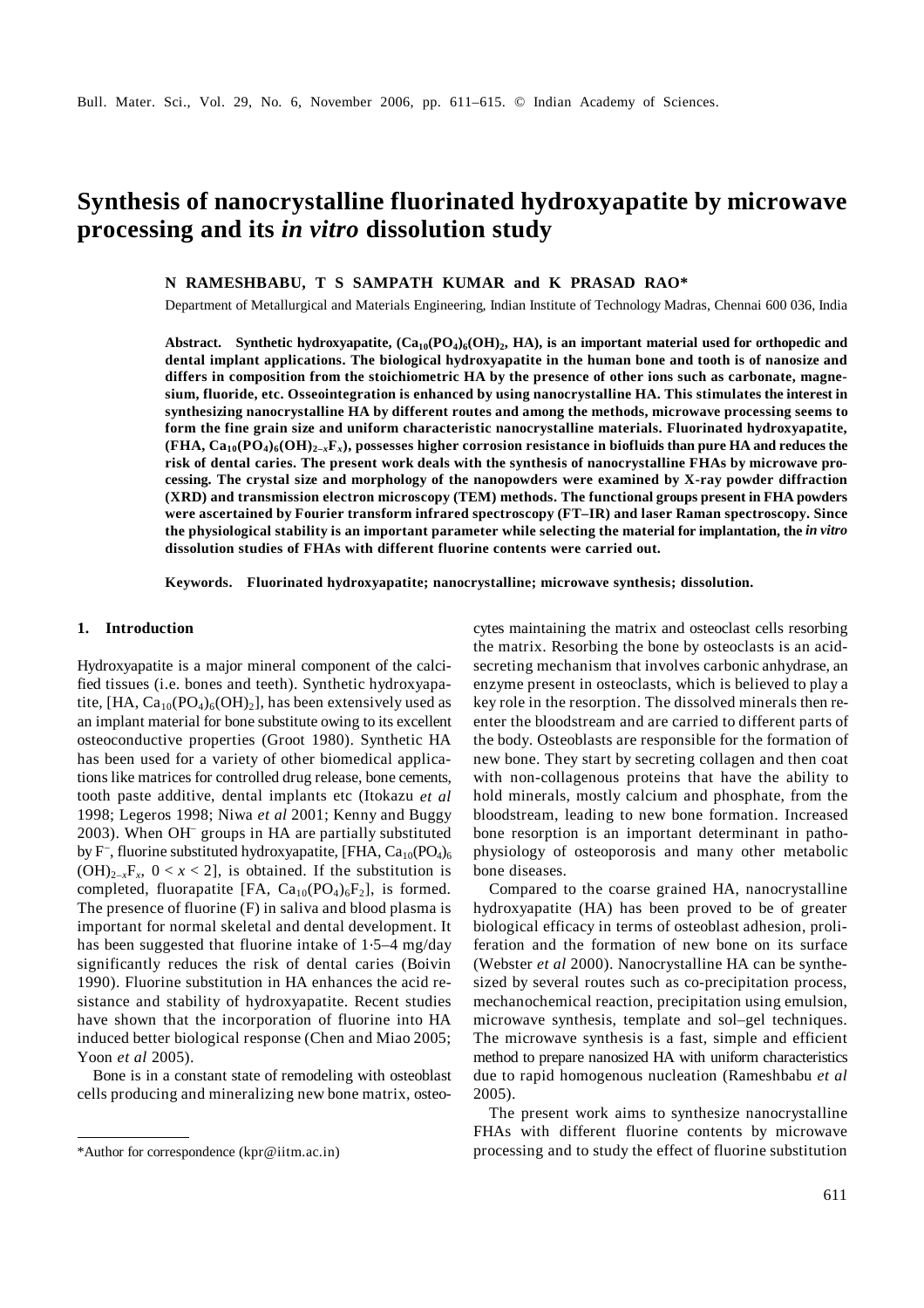on the dissolution characteristics of apatite under physiological conditions of osteoclastic bone resorption, i.e. at a pH between 4 and 5 (Tadic *et al* 2002). The body seems to fine-tune the solubility properties of its different apatite minerals (i.e. bone apatite, enamel apatite) via ionic substitutions; the specific apatite in bone is amenable to dissolution, whereas slightly different apatite in enamel resists dissolution (Wopenka and Pasteris 2005). Therefore, studying the dissolution properties of fluorinated hydroxyapatites with different fluorine contents is important to understand its suitability for different implant applications.

## **2. Materials and methods**

Nanocrystalline fluorinated hydroxyapatites with different fluorine contents were synthesized through a microwave accelerated wet chemical reaction. Analytical grade calcium hydroxide  $[Ca(OH)<sub>2</sub>, E. Merck, Germany]$ , diammonium hydrogen phosphate [DAP,  $(NH_4)$ <sub>2</sub>HPO<sub>4</sub>, E. Merck, Germany], and ammonium fluoride [NH4F, E. Merck, Germany] were used as precursor materials for the preparation of nanocrystalline FHAs. A 0⋅25 M ammonium fluoride solution and 0⋅3 M DAP solution was prepared separately and these two solutions were added to a 0⋅3 M calcium hydroxide aqueous suspension under vigorous stirring conditions. These reactants in aqueous medium with a pH of 11 (Thermo Orion 420A, USA) were immediately subjected to microwave irradiation for about 30 min in a domestic microwave oven (Sharp R-330F, 2⋅45 GHz, 1100 W power). The precipitate was thoroughly washed with distilled water to remove impurity ions  $(NH<sup>4+</sup>)$ . The product obtained after filtration was oven-dried overnight at 90°C and the flakes were powdered using an agate mortar and pestle. Ammonium fluoride was added in varying quantities to prepare powders with a chemical composition of  $Ca_{10}(PO_4)_6$  $(OH)_{2-x}F_x$  with  $x = 0.4$ , 1.2, 2. These compositions correspond to a 20%, 60% and 100% fluoride substitution for OH<sup>-</sup> groups and can be further referred to as 20 FHA, 60 FHA and FA in this paper. A small amount of powder of each composition was heat-treated at 900°C for 2 h in a box furnace at a ramp speed of 10°C/min and furnace cooled (further referred to as heat-treated condition).

 The powders were subjected to various investigations using experimental techniques like XRD (Shimadzu, XD-D1, Japan) for the phases present and crystal size measurement, FT–IR (Perkin Elmer, Spectrum One, USA) and Raman spectroscopy (micro Raman system, Renishaw 1000, UK) for the functional groups present, and TEM (Philips CM12 STEM, Netherlands) for the particle size and morphology. The diffraction peak at 25⋅9° was chosen for calculation of the crystallite size by Scherrer formula since it is sharper and isolated from others. This peak assigns to (002) Miller's plane family and shows the crystal growth along the *c* axis of HA crystalline structure. The

FT–IR spectra were obtained over the region  $450-4000$  cm<sup>-1</sup> in pellet form for 1 mg powder samples mixed with 200 mg spectroscopic grade KBr (Merck, Germany). Spectra were recorded at  $4 \text{ cm}^{-1}$  resolution averaging 80 scans. For TEM analysis, the powder sample was ultrasonically dispersed in ethanol to form dilute suspensions and then a few drops were deposited on the carbon coated copper grids.

 The *in vitro* dissolution studies of 20 FHA, 60 FHA and FA were carried out with the conditions of osteoclastic resorption, i.e. at a pH of about 4⋅5 (Tadic *et al* 2002) in order to simulate general remodelling of the skeletal system. Compacts were prepared by uniaxially pressing 300 mg of powder at 300 MPa in a 10 mm diameter stainless steel die. The initial weight of the compacted samples was noted. The compacted samples were immersed into water (100 ml each) at pH 4⋅5 and temperature, 37°C. The pH was checked and adjusted at regular intervals (3 h). If the pH was increased due to neutralization of the basic calcium phosphate,  $0.001$  N HNO<sub>3</sub> was added in order to maintain an average pH of 4⋅5. The samples were taken out after 72 h and weighed after drying.

# **3. Results and discussion**

Figure 1 shows the XRD patterns of 20 FHA, 60 FHA and FA in as synthesized condition. The XRD peaks were markedly broader, which suggested that particles were nanosized. The crystal sizes of the synthesized powders measured by the (002) peak broadening, using Scherrer formula are 25 nm, 25 nm, 27 nm for the 20 FHA, 60 FHA, FA, respectively. The fraction of crystalline phase  $(X_c)$  in HA powder has been calculated by the following equation:



**Figure 1.** The XRD patterns of 20 FHA (**a**), 60 FHA (**b**) and FA (**c**) samples in as synthesized condition.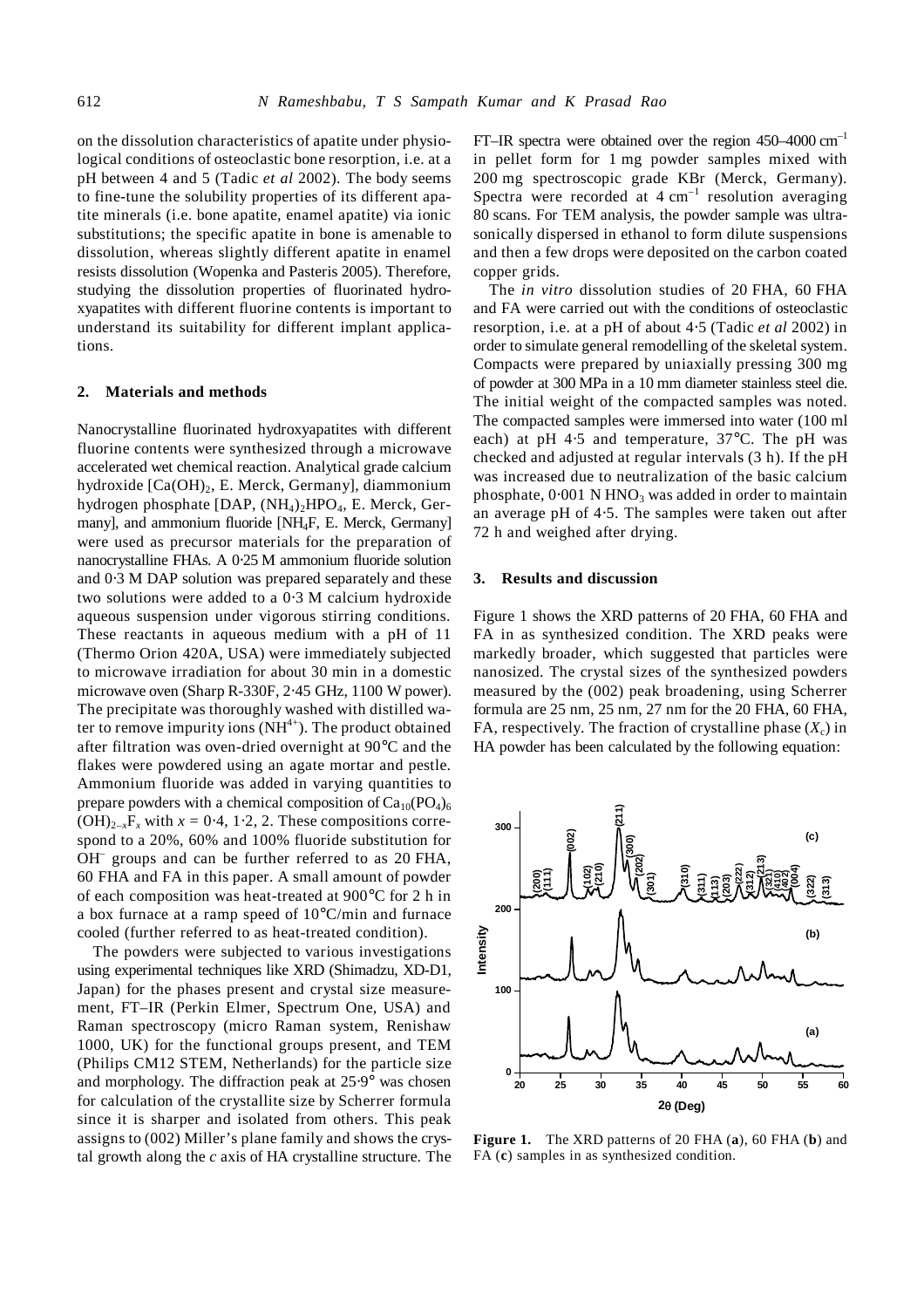where  $I_{300}$  is the intensity of the (300) diffraction peak and  $V_{112/300}$  the intensity of the hollow between (112) and (300) diffraction peaks (Landi *et al* 2000). The crystallinity of FHAs increased with increase in fluoride content as evidenced by the 19%, 24% and 28% for the 20 FHA, 60 FHA and FA, respectively. Crystallinity of 60 FHA and FA are higher than 20 FHA, which seems to indicate that the fluoride concentration increases the driving force for the apatite crystal growth during precipitation. Fluo-



**Figure 2.** The XRD patterns of 20 FHA (**a**), 60 FHA (**b**) and FA (**c**) samples in 900°C heat-treated condition.

rine tends to decrease the strain on the apatite lattice and thereby increased stability of the apatite structure (Luis e*t al* 2003). The diffraction peaks of the 900°C heat-treated samples are well resolved as shown in figure 2. The presence of  $\beta$ -TCP phase was observed in heat-treated samples of 20 FHA and 60 FHA and it was not detected in FA indicating its thermal stability.

 The bright field transmission electron microscopic images of 20 FHA and FA nanoparticles in as synthesized condition are shown in figures 3(a) and (b), respectively. The 20 FHA particles were of nano-plate like morphology with 15 nm width and 60 nm length, the size comparable to that of the bone apatite (Weiner and Wagner 1998). The particles were a bit thinner and longer with more irregular and less clear contour. In addition, the particles showed high tendency to agglomerate. On the other hand, FA (figure 3(b)) particles were a bit thicker (20–25 nm) and lengthier (70–80 nm) than 20 FHA nanoparticles, with clear contours and less agglomeration. TEM results indicate that fluoride concentration increases the driving force for the apatite crystal growth during precipitation. Instrumental broadening and the broadening due to strain, which were not taken into account for crystallite size measurement by XRD using Scherrer's formula, might be the reason for the smaller average crystallite sizes in XRD, compared to TEM images. However, it is confirmed by XRD and TEM that the powders in as synthesized condition are of nanosize (below 100 nm).

 Figure 4 shows the FT–IR spectra of 20 FHA, 60 FHA and FA powders subjected to heat-treatment at 900°C for 2 h. The characteristic bands (listed in table 1) exhibited in the 20 FHA spectra are assigned here: (a) Two bands were



**Figure 3.** The TEM morphology of 20 FHA (**a**) and FA (**b**) samples in as synthesized condition.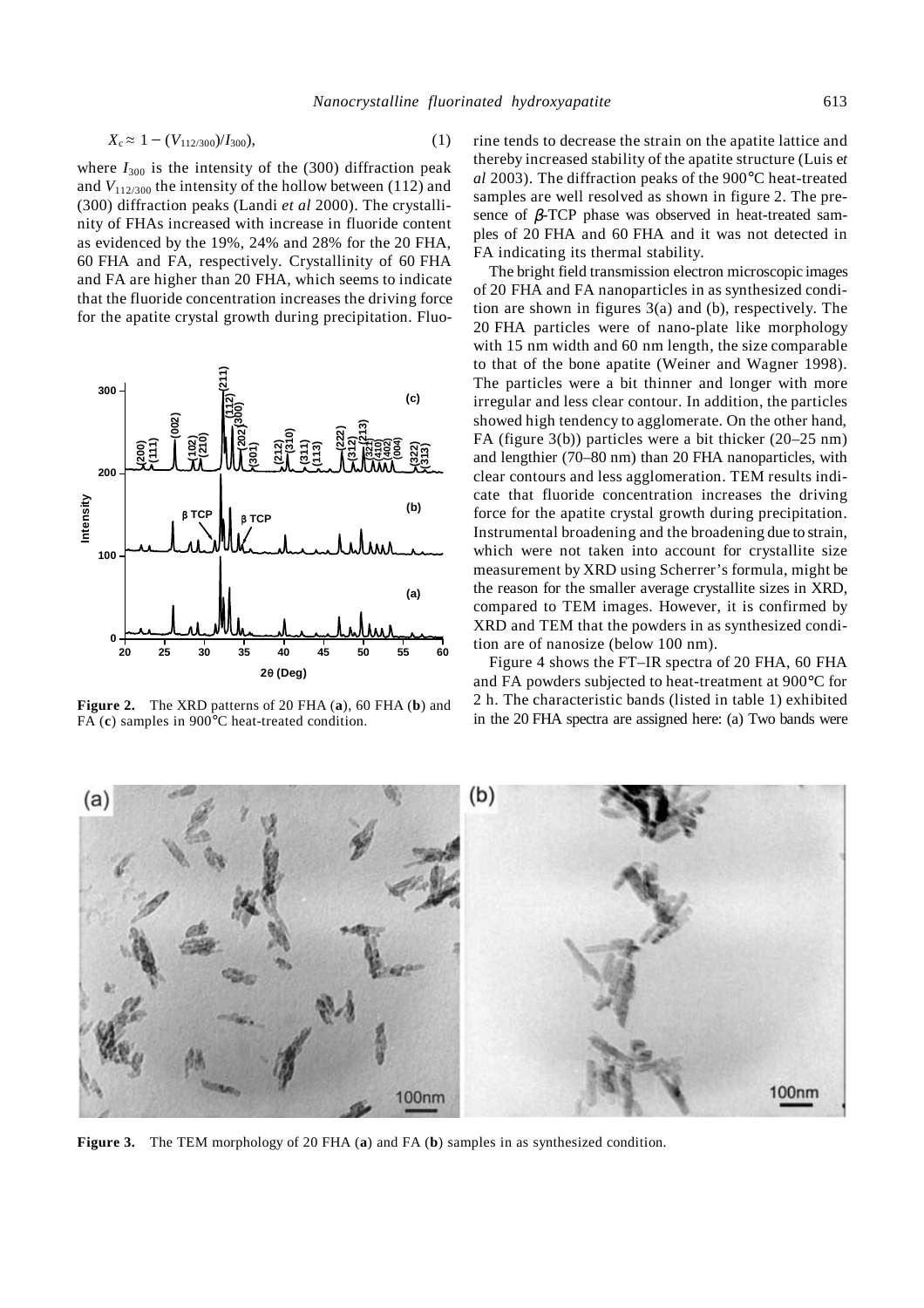|                                             | Infrared frequency $(cm^{-1})$ |        |      | Raman shift $(cm-1)$ |        |           |
|---------------------------------------------|--------------------------------|--------|------|----------------------|--------|-----------|
| Assignment                                  | 20 FHA                         | 60 FHA | FA   | <b>20 FHA</b>        | 60 FHA | <b>FA</b> |
| $OH^-$ (stretching)                         | 3570                           |        |      | 3570                 |        |           |
|                                             | 3544                           | 3544   |      | 3537                 |        |           |
| $v_3$ PO <sub>4</sub> <sup>3-</sup> stretch | 1092                           | 1092   | 1092 | 1079                 | 1079   | 1079      |
|                                             | 1046                           | 1046   | 1046 | 1058                 | 1058   | 1058      |
|                                             |                                |        |      | 1050                 | 1050   | 1050      |
|                                             |                                |        |      | 1042                 | 1042   | 1042      |
|                                             |                                |        |      | 1034                 | 1034   | 1034      |
| $v_1$ PO <sub>4</sub> <sup>3-</sup> stretch | 962                            | 962    | 962  | 964                  | 964    | 964       |
| CO <sub>3</sub> <sup>2</sup>                | 716                            | 747    |      |                      |        |           |
| OH <sup>-</sup> (librational)               | 639                            |        |      |                      |        |           |
| $v_4$ PO <sub>4</sub> <sup>5</sup> bend     | 603                            | 603    | 603  | 609                  | 609    | 609       |
|                                             | 574                            | 574    | 574  | 592                  | 592    | 592       |
|                                             |                                |        |      | 581                  | 581    | 581       |
| $v_2$ PO <sub>4</sub> <sup>3-</sup> bend    | 471                            | 471    | 471  | 448                  | 448    | 448       |
|                                             |                                |        |      | 432                  | 432    | 432       |

**Table 1.** Infrared and Raman bands assigned for 20 FHA, 60 FHA and FA.



**Figure 4.** The FTIR spectra of 20 FHA (**a**), 60 FHA (**b**) and FA (**c**) samples in 900°C heat-treated condition.

observed at 3570 cm<sup>-1</sup>, 3544 cm<sup>-1</sup> due to the stretching mode of hydrogen-bonded OH<sup>-</sup> ions, OH...OH and OH...F, respectively. The  $639 \text{ cm}^{-1}$  arise from librational mode of OH<sup>-</sup> ions. (b) The bands at 1092 cm<sup>-1</sup> and 1046 cm<sup>-1</sup> arise from  $v_3$  PO<sub>4</sub>, the band at 962 cm<sup>-1</sup> arise from  $v_1$  PO<sub>4</sub>, and the bands at 603 and 574 cm<sup>-1</sup> arise from  $v_4$  PO<sub>4</sub> (Harrison *et al* 2004). (c) The band at 716  $\text{cm}^{-1}$  arise from CO<sub>3</sub> ions (Harrison *et al* 2004). The phosphate bands in 60 FHA and FA are slightly shifted compared to 20 FHA. In 60 FHA,  $OH^-$  band appears only at 3544  $cm^{-1}$  indicating that the OH...F interaction influences all the OH ions present in the compound. OH– bands completely disappeared in FA, suggesting that substantial amount of fluoride has been substituted for the hydroxyl groups. The carbonate band, which appears at  $716 \text{ cm}^{-1}$  for 20 FHA has shifted to 747  $cm^{-1}$  in 60 FHA. The laser Raman spectra of 20 FHA



**Figure 5.** The Raman spectra of 20 FHA (**a**) and 60 FHA (**b**) samples in 900°C heat-treated condition.

and 60 FHA heat-treated samples are shown in figure 5. The 20 FHA and 60 FHA spectra show all the  $PO_4^{3-}$  bands (see table 1) such as  $v_2$  PO<sup>3</sup><sup>-</sup> (432 cm<sup>-1</sup>, 448 cm<sup>-1</sup>),  $v_4$  $PO_4^{3-}$  (581 cm<sup>-1</sup>, 592 cm<sup>-1</sup>, 609 cm<sup>-1</sup>),  $v_1 PO_4^{3-}$  (964 cm<sup>-1</sup>),  $v_3$  $PO_4^{3-}$  (1034 cm<sup>-1</sup>, 1042 cm<sup>-1</sup>, 1050 cm<sup>-1</sup>, 1058 cm<sup>-1</sup>, 1079 cm<sup>-1</sup>). Apart from the  $PO_4^{3-}$  bands, the hydroxyl bands also appear at 3570  $\text{cm}^{-1}$  and 3537  $\text{cm}^{-1}$  for 20 FHA, but it was found to be absent in 60 FHA suggesting that substantial amount of fluoride has been substituted for the hydroxyl groups. The intense bands observed in Raman spectra at 580 cm<sup>-1</sup> and 590 cm<sup>-1</sup> assigned to  $v_4$  PO $_4^{3-}$  are not visible in FT–IR spectra.

 Figure 6 shows the relative weights of 20 FHA, 60 FHA and FA samples after 72 h in osteoclastic resorption conditions. The chemical stability of the FHAs at osteoclastic re-